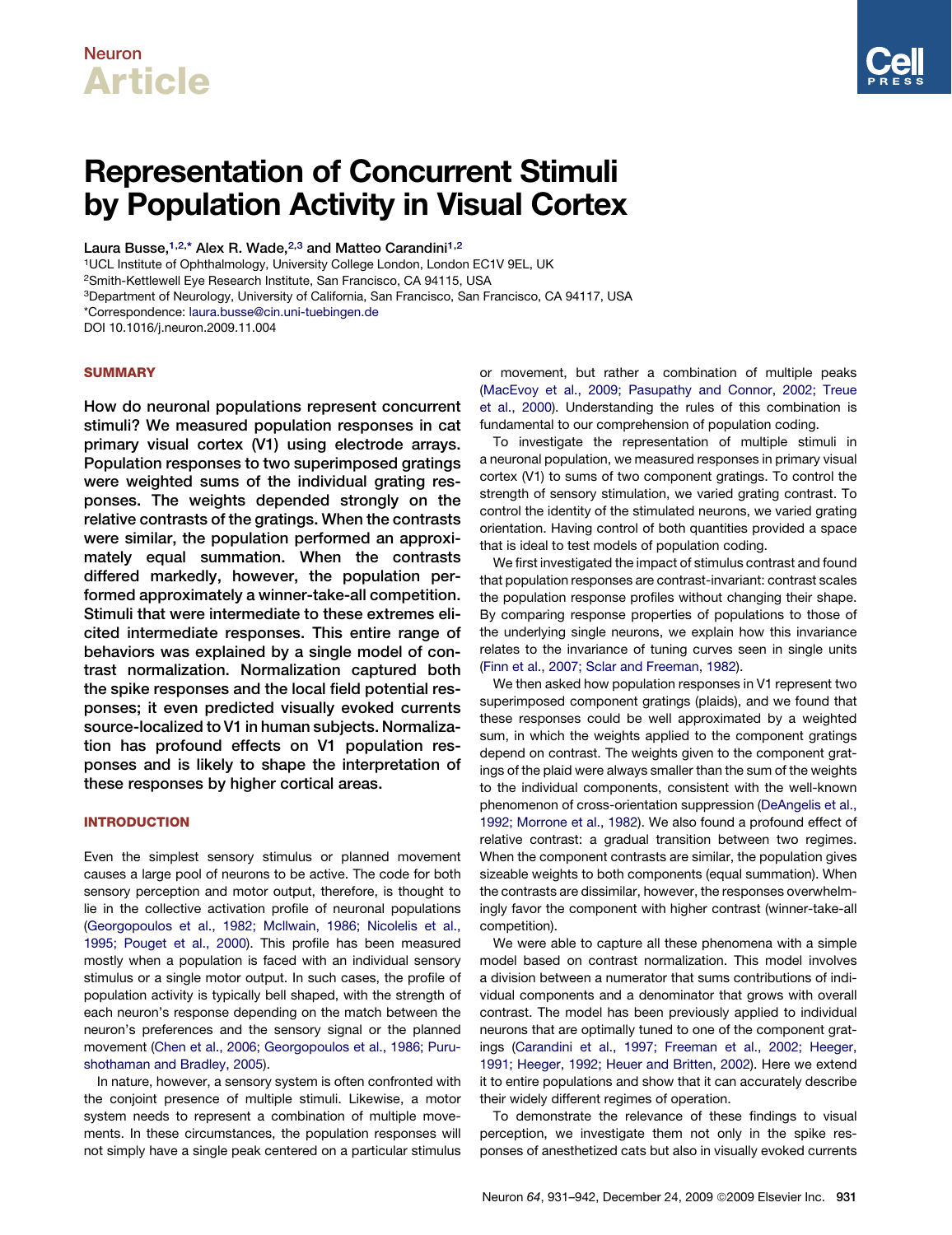<span id="page-1-0"></span>

# Figure 1. Tuning Curves and Population Responses to Single Orientation Stimuli

(A) Orientation tuning curves of all responsive sites (66 of 96), sorted according to preferred orientation. Each tuning curve is normalized by its mean across orientations.

(B) Population response to a  $45^\circ$  stimulus: responses of all sites (dots) as a function of preferred orientation of each site.

(C) The population response in (B) after binning sites with similar orientation preference (bin width: 15°). The curve is the best fitting circular Gaussian. Error bars indicate  $\pm 1$  SE of responses across sites in each bin.

(D) Population response to a  $0^\circ$  stimulus for three contrasts: 12%, 50%, and 100%. The abscissa indicates preferred orientation relative to stimulus orientation. Data for stimuli of multiple orientations  $(0^{\circ}, 30^{\circ},$  and  $60^{\circ})$  are combined to obtain each population response. Error bars indicate ±1 SE of responses across sites in each bin. The curves fitting the data are circular Gaussians differing only in amplitude.

(E) Amplitude of the population responses as a function of stimulus contrast. The curve is the best-fitting hyperbolic ratio function ( $c_{50}$  = 42.1%, *n* = 1.0). All fits are given by Equation (1). Experiment 84-12-16.

source-localized to V1 of human subjects. Moreover, we show with simple simulations how normalization in area V1 can have profound effects on the interpretation of V1 signals by higher cortical areas and, thus, shape perceptual judgments.

## RESULTS

To measure the responses of a large population of neurons in area V1, we recorded from a 10  $\times$  10-electrode array implanted in anesthetized cats (Figure 1A). The array covered an area of 16 mm<sup>2</sup> so that it included regions with a diversity of orientation preferences. As a result, spike responses measured at individual sites exhibited tuning curves whose preferences covered fairly uniformly the range of orientations (Figure 1A).

As expected, a stimulus of a given orientation evokes across the population a response whose profile peaks at the neurons that prefer the stimulus orientation (Figures 1B and 1C). This profile was well fit by a simple circular Gaussian function  $G_{\varphi}(\theta)$ centered on stimulus orientation  $\varphi$  and varying with the preferred orientation of the neurons  $\theta$  (Figure 1C).

## Contrast-Invariance of Population Responses

We asked how these population responses are affected by stimulus contrast, and we found them to be invariant: changing contrast affected their profile in amplitude but not in width (Figures 1D and 1E). To test for invariance, we fitted the responses to an oriented stimulus  $(\varphi)$  by a separable model, the product of the Gaussian function of preferred orientation  $\theta$ and a function of stimulus contrast c:

932 Neuron 64, 931-942, December 24, 2009 © 2009 Elsevier Inc.

$$
\mathsf{R}_{\varphi}(\theta, \mathbf{c}) = \mathsf{G}_{\varphi}(\theta) f(\mathbf{c}). \tag{1}
$$

We tested this model by choosing a typical function for stimulus contrast (Figure 1E), the hyperbolic ratio that is commonly applied to individual neurons ([Albrecht and Hamilton, 1982;](#page-10-0) [Heeger, 1992\)](#page-10-0):

$$
f(\mathbf{c}) = r_{\max} \frac{\mathbf{c}^n}{C_{50}^n + \mathbf{c}^n},\tag{2}
$$

where the parameters  $r_{\text{max}}$ ,  $c_{50}$ , and *n* determine the overall responsiveness, the semisaturation contrast, and the exponent of an accelerating nonlinearity related to spike threshold. The separable model provided excellent fits to the population responses. It explained 98.8% of the variance in the example data set (Figures 1D and 1E) and an average of 98.5% of the variance in all nine data sets. These results confirm earlier indications obtained by intrinsic imaging [\(Carandini and Sengpiel,](#page-10-0) [2004\)](#page-10-0): population responses to individual orientations are contrast invariant.

A factor contributing to this invariance of population responses is surely the well-known invariance of tuning curves in individual neurons. Such tuning curves are scaled by stimulus contrast without changes in shape [\(Finn et al., 2007; Sclar and](#page-10-0) [Freeman, 1982\)](#page-10-0). The invariance seen in single neurons, however, is not sufficient to explain the invariance of population responses. For example, if neurons that are more sharply tuned responded only to higher contrasts, then increasing contrast would narrow the profile of population responses.

The invariance of population responses, indeed, makes a strong prediction that orientation tuning width and contrast sensitivity should be distributed independently across neurons. Increasing contrast, then, would not preferentially engage neurons that are more or less sharply tuned, thus leaving the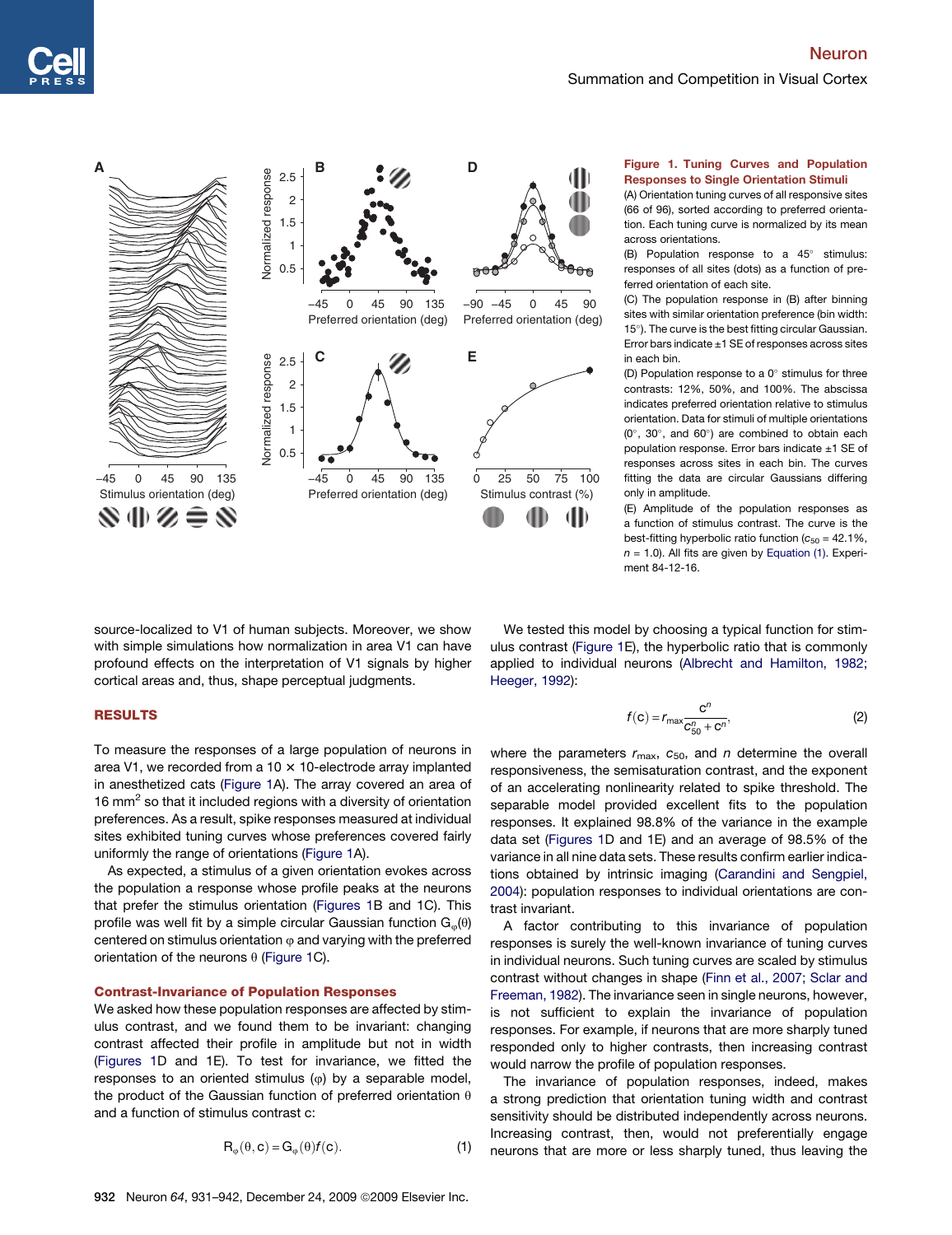<span id="page-2-0"></span>width of the population profile unchanged. This intuitive argument is formalized mathematically in the Appendix in the [Supple](#page-10-0)[mental Data](#page-10-0) (available online).

We tested this prediction and indeed found no systematic relationship between tuning width and contrast sensitivity across individual neurons (Figure 2). We measured orientation tuning curves (Figure 2A) and contrast responses (Figure 2B) in 75 well-isolated V1 neurons individually recorded in a separate set of experiments. We quantified contrast sensitivity of each neuron by the two parameters of the hyperbolic ratio: semisaturation contrast  $c_{50}$ , and exponent *n*. We then asked whether these parameters are independent of the neuron's tuning width (halfwidth at half height). We assessed statistical independence by calculating quartiles of the marginal distributions and testing for uniformity of the joint distribution. We saw no departure from independence between tuning width and semisaturation contrast  $c_{50}$  (Figure 2C,  $X^2 = 4.57$ ;  $df = 7$ ;  $p = 0.71$ ). Similarly, there was no departure from independence between tuning width and exponent *n* (data not shown;  $X^2 = 7.56$ ;  $df = 7$ ;  $p = 0.37$ ).

This analysis reveals that the properties of individual neurons and those of the population can be quite different. The mean tuning width of the individual neurons was 23 $^{\circ}$  ± 14 $^{\circ}$  (mean ± SD;  $n = 75$ ; Figure 2A), comparable to the  $22^{\circ} \pm 2^{\circ}$  measured in the population ( $n = 9$  experiments; [Figure 1](#page-1-0)D). The semisaturation contrast was also similar:  $20\% \pm 11\%$  for individual neurons (median  $\pm$  MAD; Figure 2B) and 22%  $\pm$  9% for the population [\(Figure 1](#page-1-0)E). The exponent, however, was much lower in the population than in most of the individual neurons:  $2.2 \pm 1.0$  (median  $\pm$ MAD; Figure 2B) for individual neurons but only  $1.0 \pm 0.1$  for the population. The contrast responses of the population ([Figure 1](#page-1-0)E), therefore, are much shallower than those of most individual neurons.

These similarities and differences between neurons and population are simply explained. We built predicted population responses by averaging the fitted responses of the individual neurons after aligning their preferred orientation (Figures 2A and 2B, black curves). The predicted population tuning profile has a width of 20°, intermediate to that of individual neurons and similar to that of the actual population. The predicted population contrast response, instead, is much shallower than that of the average individual neuron: it has a similar semisaturation contrast (20%) but a lower exponent (1.4). These results echo the measurements made in the actual population. The shallow response derives from the fact that individual neurons have a broad range of semisaturation contrasts (Figure 2B).

### Summation and Competition in Population Responses

We then asked how a population represents more than one stimulus and measured responses to plaids ([Figure 3](#page-3-0)A). Plaids were obtained by superimposing two component gratings with different orientations; the component contrasts were independently varied.

The population responses to these plaids depended strongly on the relative contrasts of the components ([Figure 3B](#page-3-0)). If the component contrasts were similar (e.g., 6% and 12%) or identical (e.g., both 12%), the population response to the plaid exhibited two peaks, one at each of the component orientations. However, if the component contrasts differed considerably



Figure 2. Relationship between Single Neuron Tuning Curves and Response Properties of the Population

(A) Orientation tuning curves of single neurons (n = 75, gray), normalized to the maximum response and centered on preferred orientation. Superimposed is the average orientation response profile of the population (black). (B) Contrast response functions. Same format as in (A).

(C) Semisaturation contrast (obtained by fitting [Equation 2](#page-1-0)) plotted as a func-

tion of tuning width (half-width at half-height) as obtained by fitting a circular Gaussian to each neuron's response. Tuning width and semisaturation contrast are independently distributed across neurons in the population.

(e.g., 50% and 12%), the response to the component of higher contrast (50% horizontal) dominated the population response to the plaid [\(Figure 3](#page-3-0)B, lower right). In these conditions, it is as if the 12% contrast vertical grating had almost disappeared. However, when this stimulus was presented alone it elicited a large response ([Figure 3](#page-3-0)B, lower left).

To characterize these responses we described them with a weighted-sum model [\(Figure 3C](#page-3-0)). In this model, the response to the plaid with component orientations  $\varphi_1$  and  $\varphi_2$  and contrasts  $c_1$  and  $c_2$  is given by a linear combination of the responses to the component gratings:

$$
\mathbf{R}_{1+2}(\mathbf{C}_1, \mathbf{C}_2) = W_1(\mathbf{C}_1, \mathbf{C}_2) \mathbf{R}_1(\mathbf{C}_1) + W_2(\mathbf{C}_1, \mathbf{C}_2) \mathbf{R}_2(\mathbf{C}_2),
$$
 (3)

where the responses to the individual components  $\mathbf{R}_1(c_1)$  and  $\mathbf{R}_{2}(\mathbf{c}_{2})$  are given by [Equation \(1\)](#page-1-0) with Gaussians centered on  $\varphi_{1}$ and  $\varphi_2$ , and the scaling factors  $w_1$ ,  $w_2$  depend on the combination of contrasts. Here and elsewhere, we express population responses (quantities in bold letters) as vectors: they are functions of stimulus orientation. These vectors are in turn affected by stimulus contrast.

Because the weighted-sum model provided good fits, its best-fitting weights  $w_1$ ,  $w_2$  can be used to describe the rules of combination. Across contrast combinations, adding the two component gratings resulted in weights <1, a signature of crossorientation suppression. Furthermore, the weights greatly depended on relative component contrasts. Weights were sizeable for both components if the two contrasts were similar  $(w_1 = 0.99, ...)$  $w_2$  = 0.24) or identical ( $w_1$  =  $w_2$  = 0.77), resulting in two clear peaks in the activity profile [\(Figure 3](#page-3-0)C, left and middle). However,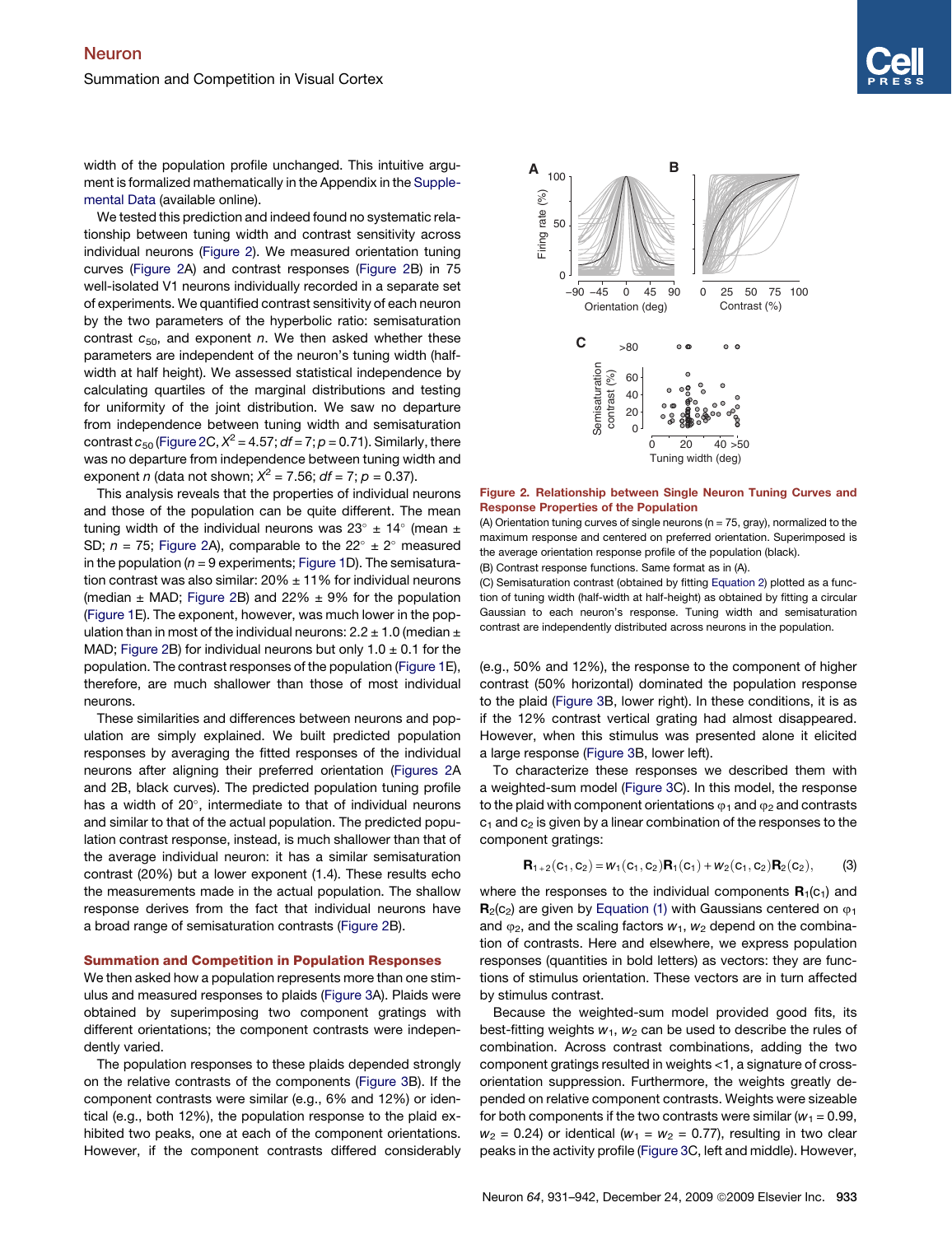<span id="page-3-0"></span>

# Figure 3. Population Responses to Plaids and Predictions of the Weighted-Sum Model

(A) Stimuli were gratings of two different orientations (first row and first column) and plaids obtained by summing the individual component gratings, for different combinations of component contrasts.

(B) Population responses to these stimuli. Error bars indicate  $\pm 1$  SE of responses across sites in each bin. Model predictions for the single grating responses are given by the separable model of orientation and contrast (traces).

(C–E) Predictions of the weighted-sum model for the population responses to plaids with best-fitting weights (C), equal weights (D), and winner-take-all weights (E). The data are replotted from (B) for comparison. Data in (B)–(E) are from experiment 83-10-15, plaid angle =  $90^{\circ}$ .

if the component contrasts differed considerably, the weight assigned to the lower-contrast component was close to zero ( $w_1 =$ 0.02,  $w_2$  = 0.92) resulting in a single peak (Figure 3C, right).

To understand these values of the weights it helps to consider two extreme scenarios: equal weights and winner-take-all weights (Figures 3D and 3E). In the first scenario, the population

applies equal weights to both component responses:  $w_1(c_1, c_2)$  =  $w_2(c_1, c_2)$ . This scenario entails the presence of two peaks in population responses to all plaids, leading to reasonable or excellent fits if component contrasts are similar or identical (Figure 3D, left and middle), but unacceptable fits if component contrasts differ considerably (Figure 3D, right). In the second scenario, instead, the population response completely disregards the grating of lower contrast,  $w_1 = 0$  if  $c_1 < c_2$  and vice versa. Assuming winner-take-all weights leads to excellent predictions if component contrasts differ considerably (Figure 3E, right), but not if they are similar or equal (Figure 3E, left and middle). Indeed, winner-take-all weights can only predict a single peak in the activity profile. The sets of weights predicted by the two scenarios, therefore, have a complementary pattern of successes and failures.

To extend these qualitative findings we explored population responses obtained with a broad range of contrast combinations and with different plaid angles [\(Figures 4](#page-4-0)A–4C). As in the previous examples, these population responses were closely described by the weighted-sum model ([Figure 4](#page-4-0)A, solid lines). We searched for the weights  $w_1$  and  $w_2$  that yielded the best fits and obtained a pair of weights for each contrast combination [\(Figure 4B](#page-4-0)). With these best-fitting parameters, the weightedsum model made excellent predictions (mean fit quality index *q* = 94.4% ± 0.5% SE; *n* = 9; [Figure 4](#page-4-0)C).

The best-fitting weights  $w_1$  and  $w_2$  depended markedly on component contrast [\(Figure 4](#page-4-0)B). First, the weights for plaids were consistently below unity, indicating that the response to a grating forming part of a plaid is smaller than the response to that grating presented alone (cross-orientation suppression). Second, with components of similar contrast both weights are considerable ([Figure 4B](#page-4-0), diagonal). Third, when component contrasts differ substantially, the weight given to the component of lower contrast is much weaker (and sometimes negligible) than the weight given to the component of higher contrast [\(Figure 4B](#page-4-0), off the diagonal).

These data therefore reveal a range of behaviors extending from a regime of equal summation (at work when component contrasts are similar) to a regime of winner-take-all competition (at work when contrasts are very dissimilar). In intermediate contrast conditions the weights are intermediate between these extremes. To delineate the contrast conditions in which these two regimes operate, we return to the two extreme scenarios mentioned earlier: equal weights and winner-take-all weights [\(Figures 4](#page-4-0)D–4G). Assuming equal weights ( $w_1 = w_2$ , [Figure 4D](#page-4-0)) leads to excellent predictions when component contrasts are similar ( $q = 93.8\% \pm 0.8\%$  SE; [Figure 4](#page-4-0)E, diagonal region), but results in poor predictions elsewhere  $(q = 81.7\% \pm 1.1\%).$ Assuming winner-take-all weights ( $w_1 = 0$  if  $c_1 < c_2$ , [Figure 4F](#page-4-0)) yields the opposite pattern of successes and failures [\(Figure 4](#page-4-0)G): poor fits when contrasts are similar ( $q = 72.8\% \pm$ 1.2%), and good predictions elsewhere  $(q = 91.9\% \pm 0.4\%).$ 

## Normalization of Population Responses

The weighted-sum model describes accurately how the population integrates two superimposed inputs [\(Figures 4](#page-4-0)A–4C), but it does not capture explicitly the effects of component contrast. For each combination of component contrasts  $c_1$  and  $c_2$ , the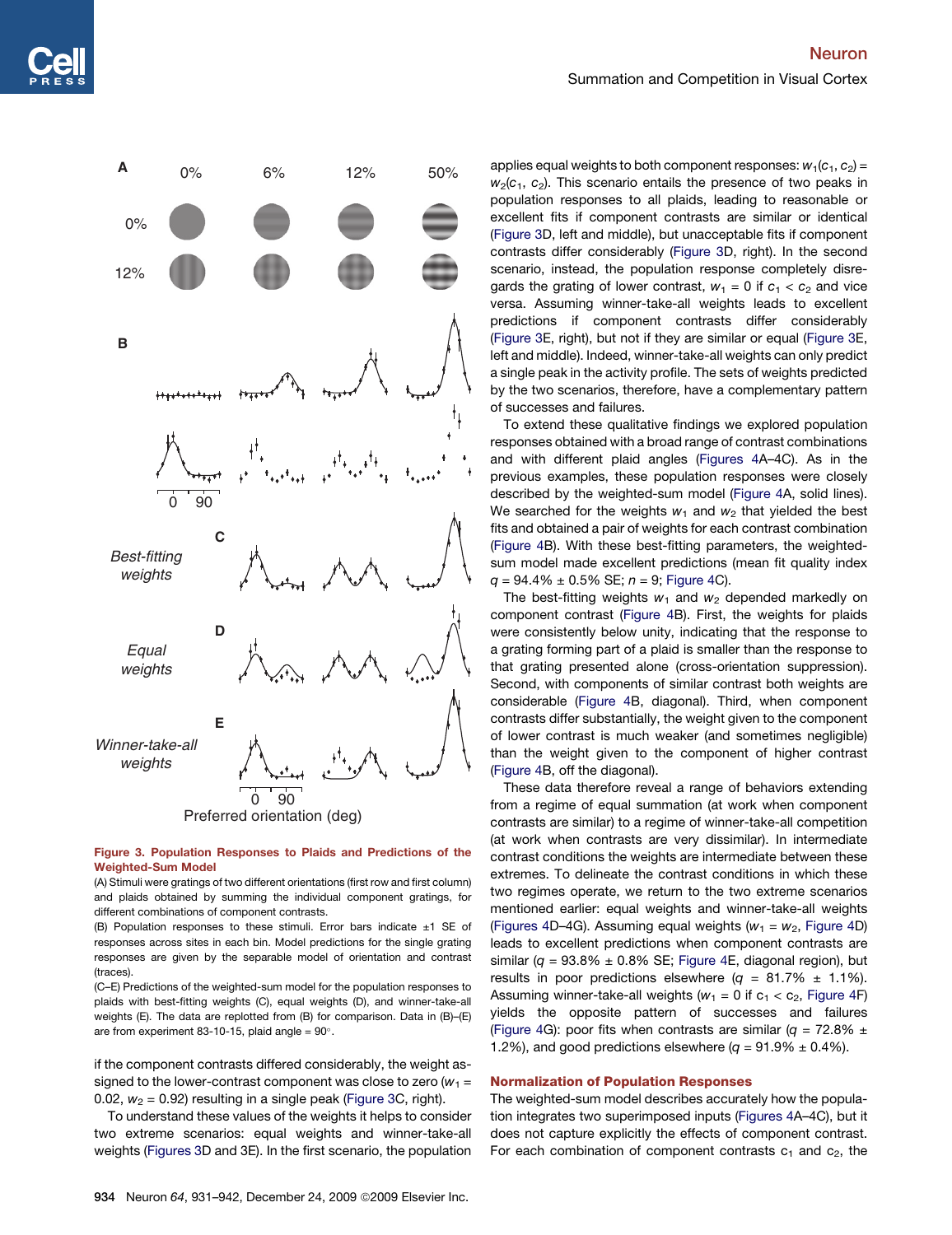<span id="page-4-0"></span>

## Figure 4. Predicted Weights and Fit Quality of the Weighted-Sum Model

(A) The complete stimulus set: gratings of different contrasts and their combinations (plaids). Population responses to plaids are fitted by the weighted sum model requires two free parameters, the weights  $w_1(c_1, c_2)$  and  $w_2(c_1, c_2)$ . If a new combination of contrasts  $c_1$  and  $c_2$  were to be tested, the model would make no prediction for the relevant weights.

What is needed, therefore, is a model that embodies the weighted-sum model while explicitly representing the role of contrast. Such a model should predict approximately equal weights when component contrasts are similar and approximately winner-take-all weights when component contrasts are dissimilar.

A promising candidate is the model of contrast normalization that has been developed for individual neurons. Normalization involves a ratio: the numerator sums the contributions of the different stimuli, weighted nonlinearly by component contrast, and the denominator scales these contributions on the basis of overall contrast ([Albrecht and Geisler, 1991; Carandini et al.,](#page-10-0) [1997; Heeger, 1991; Heeger, 1992; Kouh and Poggio, 2008\)](#page-10-0). Normalization explains cross-orientation suppression for individual neurons, the ones that are selectivefor one of the two orientations in the stimulus [\(Carandini et al., 1997; Freeman et al.,](#page-10-0) [2002\)](#page-10-0). Can normalization predict the responses of the whole population, and can it predict the gradual transition between the regimes of equal summation and winner-take-all competition?

To apply the normalization model to our population responses, we express it as

$$
\mathbf{R}_{1+2}(\mathbf{C}_1, \mathbf{C}_2) = r_{\text{max}} \frac{\mathbf{C}_1^T \mathbf{G}_1 + \mathbf{C}_2^T \mathbf{G}_2}{\mathbf{C}_{50}^T + \mathbf{C}_{\text{rms}}^T},
$$
(4)

where  $r_{\text{max}}$ ,  $c_{50}$ , and  $n$  are constants, and  $\mathbf{G}_1$ ,  $\mathbf{G}_2$  are the usual Gaussians centered on the component orientations  $\varphi_1$  and  $\varphi_2$ . The term  ${\sf c}_{\sf rms}$  =  $\sqrt{{\sf c}_{1}^2+{\sf c}_{2}^2}$  is the root-mean-square contrast of the stimulus. In the model, therefore, the component contrasts  $c_1$  and  $c_2$  appear both in the numerator and in the denominator. If one of these contrasts is zero (i.e., if the stimulus is a single grating), the model reduces to [Equations \(1\) and \(2\),](#page-1-0) and hence incorporates contrast invariance. If instead both contrasts are positive, the model provides a closed-form prediction for how the two components of a plaid should combine to yield a single population response.

Crucially, the normalization model predicts a gradual transition of behaviors from equal summation to winner-take-all competition. As shown in the Appendix in the [Supplemental Data,](#page-10-0) in two key cases the normalization model approximates the weighted sum model and we can derive expression for the weights: when the two component contrasts are similar and when they are very dissimilar. In the first case, the model approximates the scenario of equal weights, and in the second case it approximates the scenario of winner-take-all weights.

of the responses to the component gratings (weighted-sum model, curves). Error bars indicate  $\pm 1$  SE of responses across sites in each bin.

<sup>(</sup>B–G) Predicted weights (left) and average fit quality (right) for *n* = 9 experiments, for the weighted-sum model with best-fitting weights (B and C), equal weights (D and E), and winner-take-all weights (F and G) presented in the same format as (A). Plaid angle was  $90^{\circ}$  in 5 experiments, 45 $^{\circ}$  in 2 experiments, and 30° in 2 experiments. Data in (A) are from experiment 82-6-3, plaid angle  $= 90^\circ$ .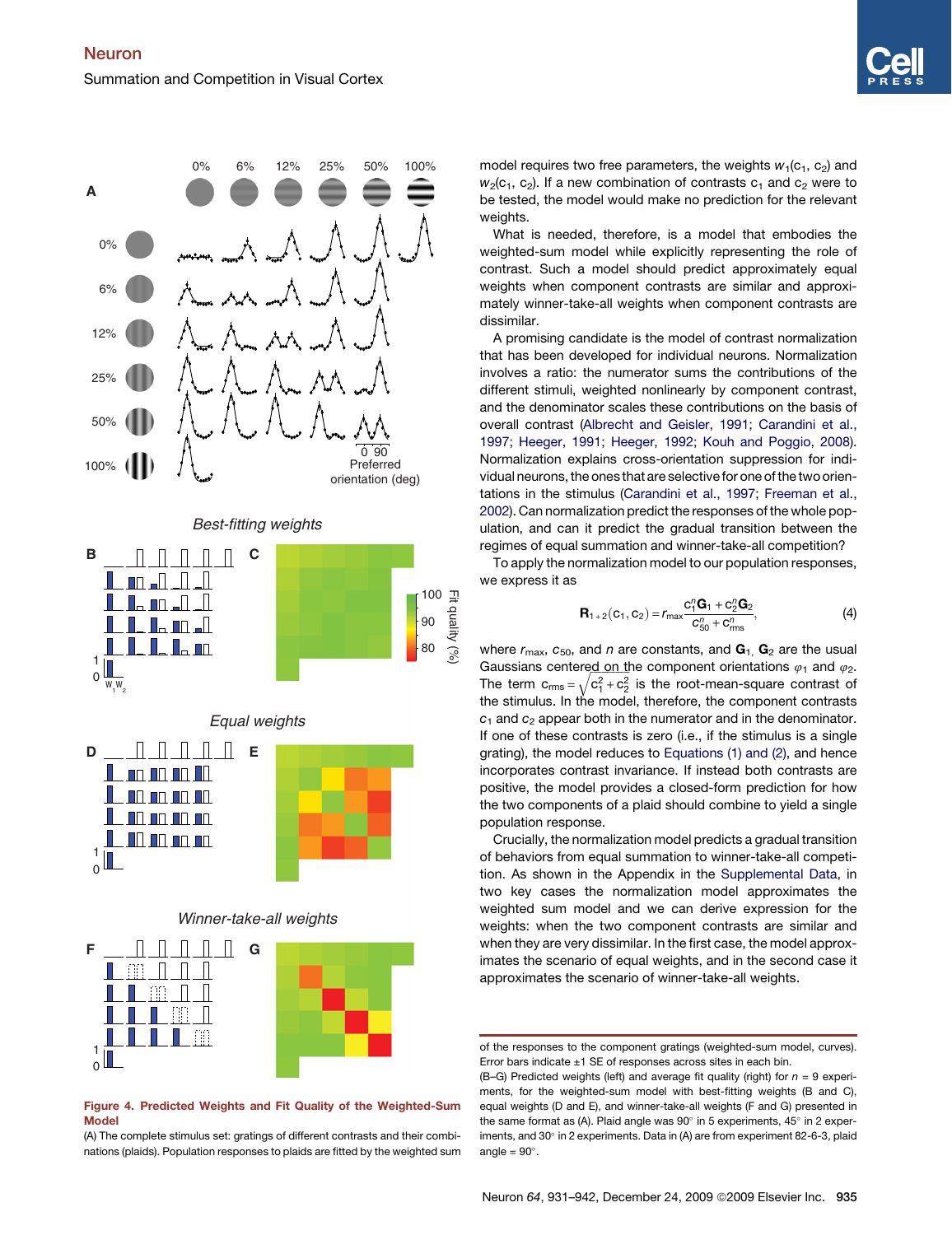<span id="page-5-0"></span>These behaviors arise rather intuitively from the combination of operations in the normalization model ([Equation 4\)](#page-4-0). Equal summation is a natural consequence of the sum in the numerator; winner-take-all competition, in turn, stems from the scaling of the summation terms by contrast; with the help of an exponent >1, this exponent introduces imbalances in the effects of the two gratings when contrasts differ. Across all contrast conditions, the denominator scales the whole response, causing the effective weights to be  $\leq 1$  (cross-orientation suppression). This effect is of course most striking in the regime of winnertake-all competition, where the denominator reduces the weight applied to the weaker response to almost zero.

We tested the normalization model on the population responses and found that it provided good fits in both regimes (Figure 5). For the example experiment (Figure 5A) the model captures qualitatively all the fundamental behaviors of the population. Fits to other data sets, including those where the component gratings had different angles, were of comparable or higher quality (see [Figure S1](#page-10-0) available online). The good performance of the model is confirmed by an analysis of effective weights and fit quality across experiments (Figures 5B and 5C). The model captured the regime of equal summation seen when component contrasts are similar, predicting similar weights for the two component responses (Figure 5B, diagonal) and yielding good fits  $(q = 91.5\% \pm 1.0\%$ ; Figure 5C). The model also captured the regime of winner-take-all competition, predicting progressively smaller weights for gratings whose contrast decreases relative to the other grating (Figure 5B, off-diagonal) and again yielding good fits  $(q = 91.7\% \pm 0.6\% \text{ SE}$ ; Figure 5C). Median parameters of the normalization model were  $n = 1.5 \pm 0.13$ ,  $c_{50} = 13.1 \pm 4.2$ , and  $\sigma = 19.0 \pm 2.1$ .

Importantly, in the normalization model the gradual transition from one regime to the other is explicitly controlled by the component contrasts, without requiring a change in model parameters. The normalization model, indeed, performs almost as well as the weighted-sum model with optimal weights. Yet it requires only five parameters: one for overall responsiveness,  $r_{\text{max}}$ , two for contrast responses ( $c_{50}$  and  $n$ ), and two for the circular Gaussian G (width and vertical offset). The weightedsum model, by comparison, requires the same five parameters plus two weights  $w_1(c_1, c_2)$  and  $w_2(c_1, c_2)$  for each combination of positive grating contrasts  $c_1$  and  $c_2$ . For our data sets that makes  $5 + 16 = 21$  free parameters, more than four times the five free parameters in the normalization model.

# Normalization in Subthreshold Responses

The physiological mechanisms underlying response normalization in individual V1 neurons are at the moment unclear and may rest on a combination of factors [\(Carandini et al., 1997; Car](#page-10-0)[andini et al., 2002; Chance et al., 2002; Finn et al., 2007; Freeman](#page-10-0) [et al., 2002; Priebe and Ferster, 2006](#page-10-0)). It is therefore of interest to know to what degree normalization is present in the subthreshold responses as opposed to spiking responses.

To measure subthreshold activity in populations of neurons, we analyzed local field potential (LFP) responses measured with the same 10  $\times$  10 electrode array that measures the spike responses. The LFP comprises the combined subthreshold activity of the neurons surrounding the electrode ([Katzner](#page-10-0)



## Figure 5. Predicted Population Responses, Weights, and Fit Quality of the Normalization Model

(A) Population responses are fitted by the normalization model with a single set of parameters. Error bars indicate  $\pm 1$  SE of responses across sites in each bin. (B) Weights predicted by the normalization model.

(C) Average fit quality of the normalization model. Data in (A) are from experiment 82-6-3, plaid angle  $= 90^\circ$ .

[et al., 2009\)](#page-10-0). To obtain the highest signal-to-noise ratios, we pooled these LFPs across all responsive sites of the array and across all animals  $(n = 4)$ . To distinguish the responses to the test from the responses to the mask, we employed a frequency tagging method typically used in EEG research [\(Candy et al.,](#page-10-0) [2001; Morrone and Burr, 1986; Regan, 1989](#page-10-0)): we made the test and mask contrast-reverse at different frequencies. These frequencies effectively tag the LFP responses, which oscillate at twice the frequency of reversal [\(Katzner et al., 2009\)](#page-10-0).

This design provides an opportunity to test the same normalization model that we have applied to spike responses. Because of the pooling across sites, we can no longer study population responses as a function of preferred orientation. By tagging the two stimuli by frequency, though, we can distinguish the responses to test and mask. The predicted responses *Rj* , accordingly, depend on stimulus tag,  $j = 1$  for the test and  $j = 2$ for the mask: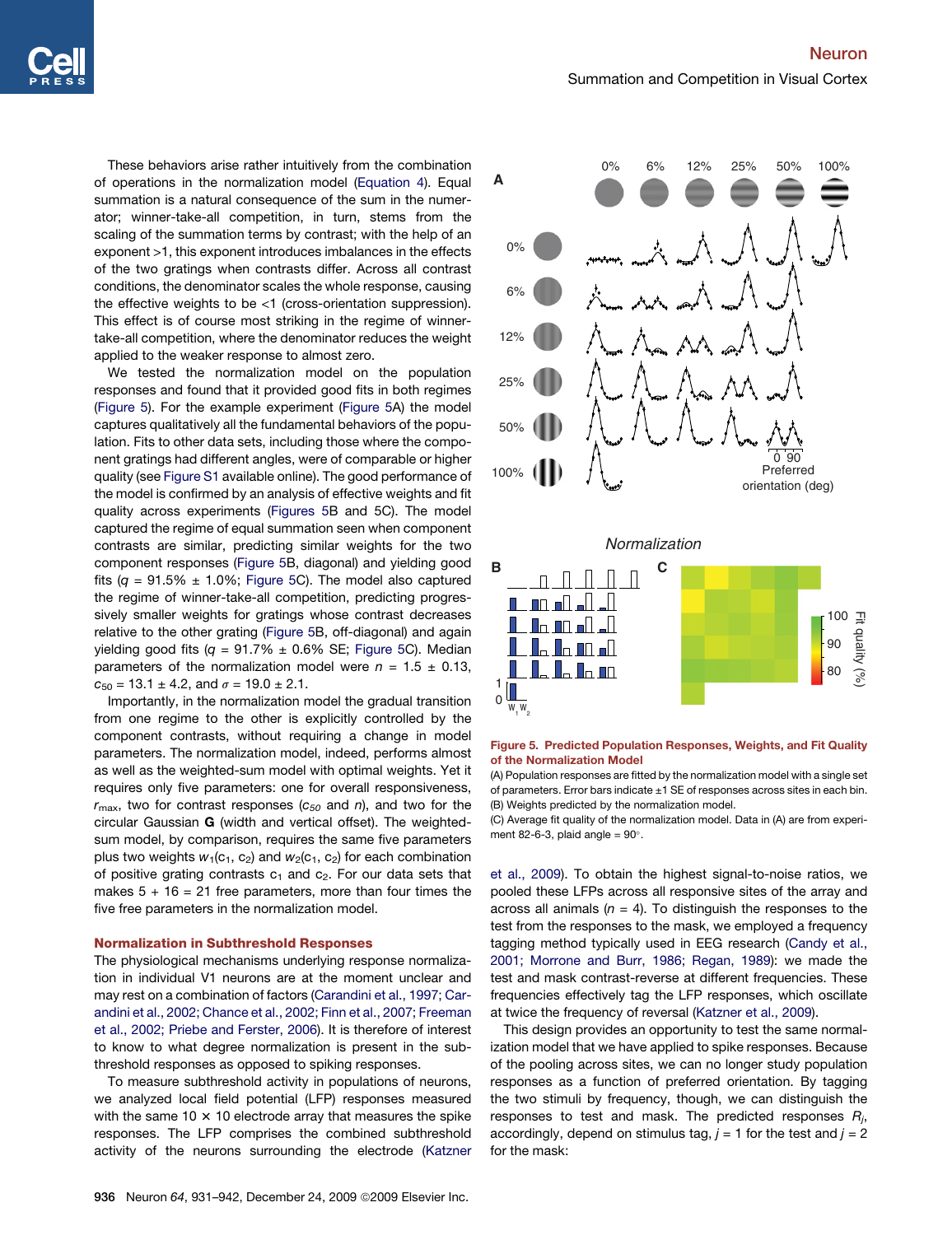$$
\mathbf{R}_{j}(\mathbf{C}_{1}, \mathbf{C}_{2}) = r_{\max} \frac{\mathbf{C}_{j}^{n}}{\mathbf{C}_{50}^{n} + \mathbf{C}_{\max}^{n}}.
$$
 (5)

Because adding a superimposed grating affects only the denominator, in this design cross-orientation suppression provides a frank reduction in tagged responses.

The LFP signals agreed closely with these predictions (Figures 6A and 6B). First, the LFPs evoked by the test grew and eventually saturated as the test contrast increased (Figure 6A, open symbols). The normalization model closely predicted this saturation (Figure 6A, curves). Second, these LFPs were reduced by adding a 25% mask grating (Figure 6A, closed symbols). The normalization model closely matched this effect, correctly predicting a rightward shift of the contrast response function (Figure 6A, curves). Third, the suppressive interactions between test and mask were mutual: increasing test contrast reduced the LFPs evoked by the mask (Figure 6B, closed symbols). The model did the same (Figure 6B, curves).

Because the predictions of the normalization model were accurate (98.2% explained variance), the model's parameters can be used to compare subthreshold responses to spike responses. We found that subthreshold population responses measured from LFPs saturated at lower contrasts  $(c_{50} = 13\%;$  $n = 1.5$ ) than those measured earlier from population spike responses  $(c_{50} = 22\%; n = 1.0)$ . A similar difference between contrast responses of subthreshold potentials and spikes has been seen in individual neurons and may be a simple consequence of spike threshold ([Finn et al., 2007](#page-10-0)).

## Normalization in Human V1

Does normalization govern the population responses only under anesthesia or can it be used to explain responses in the awake cortex? Does it apply to humans? We sought an answer to these questions by measuring the electroencephalogram (EEG) of human subjects with a sensor net of 128 electrodes. From these signals, we obtained visual evoked potentials (VEPs). Human VEP responses to plaid stimuli exhibit suppressive interactions between the grating components [\(Burr and Morrone, 1987;](#page-10-0) [Candy et al., 2001; Ross and Speed, 1991](#page-10-0)), and such interactions may be explained by normalization ([Candy et al., 2001\)](#page-10-0).

The VEP is a close approximation to the pooled LFP measured within the underlying cortex ([Schroeder et al., 1991\)](#page-11-0). To measure it, therefore, we used stimuli similar to those used to measure LFP in anesthetized cats: we made the test and mask gratings reverse in contrast at different frequencies. Test and mask thus caused distinct responses that oscillated at twice the reversal frequencies [\(Candy et al., 2001](#page-10-0)). To extract responses originating specifically from area V1, we estimated the current source density across the entire cortex and then defined a region of interest based on maps of retinotopy measured with fMRI [\(Appelbaum et al., 2006](#page-10-0)).

The amplitudes of the visually evoked currents source-localized to V1 in humans were remarkably similar to the pooled LFP signals in anesthetized cats (Figures 6C and 6D). First, increasing test contrast increased the responses to the test (Figure 6C, open symbols). Second, adding the mask to the test reduced these responses (Figure 6D, closed symbols). Third, increases in test contrast reduced the responses to the mask



Figure 6. Normalization in Large-Scale Subthreshold Activity in Cats and Humans

Curves are fits of the normalization model. Error bars indicate standard error across subjects.

(A and B) LFPs obtained from area V1 in anesthetized cats in response to the test stimulus (A) and the mask stimulus (B). Response amplitudes were extracted at twice the stimulus frequency. Open symbols are conditions in which the test is presented alone, closed symbols indicate conditions in which a 25% contrast mask is added.

(C and D) Source-imaged VEP signals obtained from area V1 in human observers using current source density modeling and fMRI retinotopic mapping. Format as in (A) and (B). Responses in individual experiments were normalized to yield a value of 1 when the test stimulus was presented alone at 25% contrast.

stimulus (Figure 6D). Therefore, in the population responses measured in human subjects (just as in those measured from anesthetized animals), there is competition between the stimuli.

The human V1 population responses, again, were closely predicted by the normalization model ([Equation 5\)](#page-5-0) with fit parameters that were almost identical to those estimated for cat LFPs (Figures 6C and 6D, curves). As in anesthetized cats, the model [\(Equation 5\)](#page-5-0) captures the competitive interactions between test and mask: the contrast response function to the test is shifted to the right in the presence of a mask (Figure 6C, curves), and responses to the mask decrease as the test contrast increases (Figure 6D, curves). As in cat LFPs, these predictions were accurate (96.2% explained variance). The model parameters for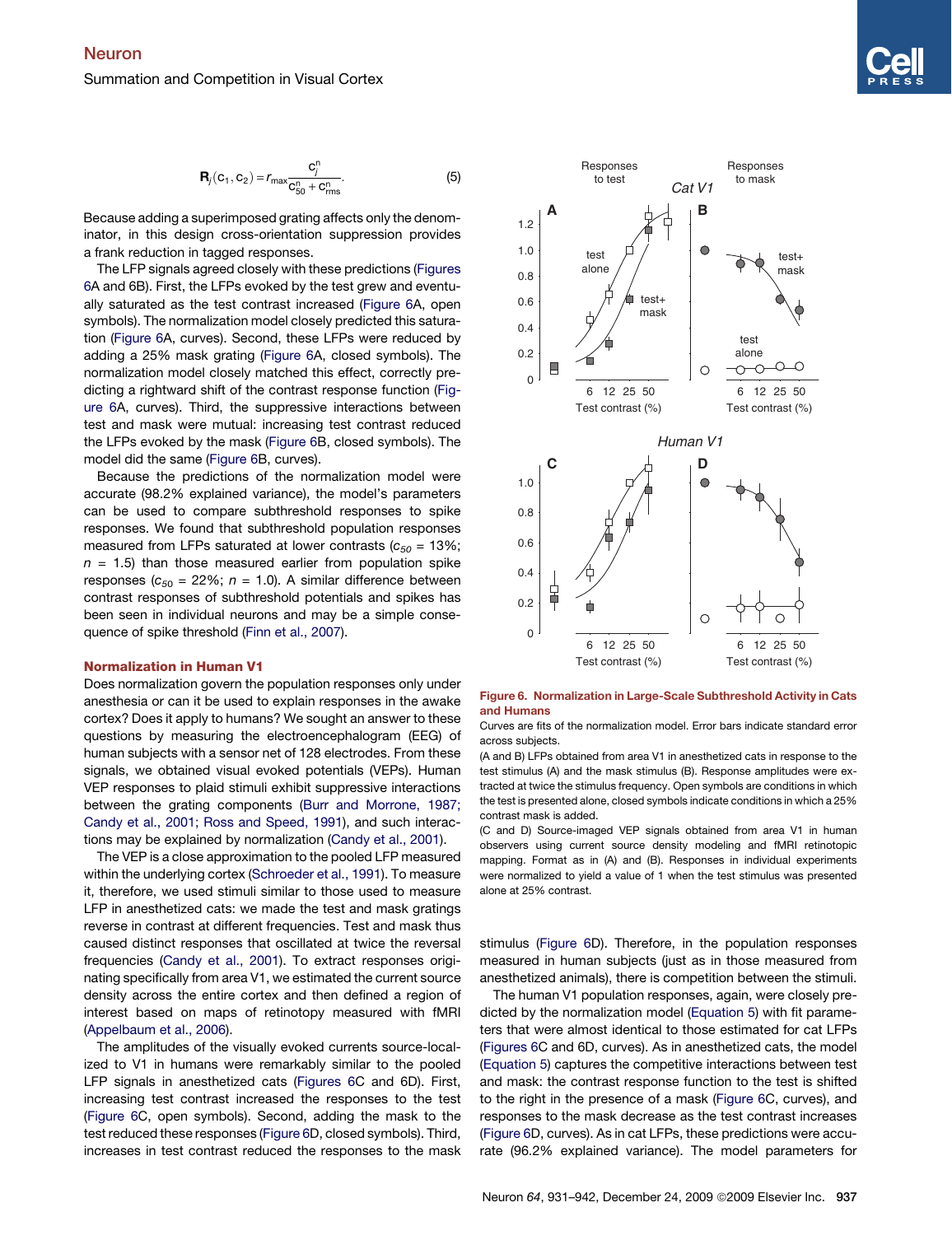fitting these human V1 responses ( $c_{50}$  = 12%;  $n = 1.4$ ) were similar to those for fitting pooled LFP responses in anesthetized cats  $(c_{50} = 13\%; n = 1.5)$ . The similarity of subthreshold population responses in anesthetized cats and human observers indicates that V1 responses in both species and across behavioral states are governed by the same functional mechanism: contrast normalization.

# Impact of V1 Normalization on Higher Areas

We finally asked what consequences our findings may have on the decoding of V1 signals by higher cortical areas. We have seen that normalization explains the regimes of equal summation and competition observed in V1 and that competition can be so extreme as to correspond to a winner-take-all effect. Such profound competition is bound to have consequences on downstream areas.

To investigate these consequences, we implemented a wellestablished model of a pattern-selective neuron in area MT (Figures 7A–7C). When stimulated with plaids, such neurons respond to the global direction of the plaid rather than the direction of motion of the individual components ([Movshon et al.,](#page-11-0) [1985](#page-11-0)). A successful model for these neurons [\(Rust et al., 2006;](#page-11-0) [Simoncelli and Heeger, 1998](#page-11-0)) postulates that they sum the activity of a population of V1 neurons with weights appropriate to obtain the desired preferred direction (Figure 7A). We implemented this model for a model MT neuron whose direction tuning curve measured with drifting gratings peaks at 180 $^{\circ}$  (Figure 7B). The neuron exhibits the same selectivity when the stimulus is a plaid composed of two gratings differing in direction by 120 $^{\circ}$ : it responds most strongly when the global direction of the plaid is 180 $^{\circ}$  (Figure 7C, black curve). The model incorporates contrast normalization in V1, but none of these phenomena rests on such normalization: neglecting normalization simply results in larger responses, without changes in tuning (Figure 7C, gray curves).

Normalization in area V1, however, can profoundly affect the responses of this MT neuron to a plaid with unequal component contrasts (Figure 7D). When component contrasts are 25% and 75%, normalization of population responses in area V1 leads to marked competition. The lower-contrast stimulus almost disappears from the population responses of V1, so the model MT neuron responds mostly to the higher contrast stimulus. Its tuning for plaid direction shifts toward 240° (i.e., the plaid direction in which the higher contrast grating drifts at 180°) (Figure 7D, black curve). The model MT neuron, in other words, has largely lost its ability to represent the overall motion of the plaid. This effect is almost entirely explained by normalization: neglecting normalization would lead to much smaller effects (Figure 7D, gray curve). This simple example, therefore, illustrates how normalization of population responses in area V1 can have profound consequences for the response properties of areas downstream in the visual hierarchy.

# **DISCUSSION**

We investigated the representation of concurrent stimuli in the population responses of visual cortex. When the visual system is faced with multiple simultaneous orientations and contrasts, the population response can be described as a weighted sum



#### Figure 7. Model of the Effects of V1 Normalization on a Pattern-Selective MT Neuron

(A) Weights of a model MT neuron as a function of preferred direction of V1 neurons.

(B) V1 population response (left) and response of the MT neuron (right, filled circle) to a single grating of 50% contrast drifting in a direction of 180 $^{\circ}$ . Gratings of different directions of motion will elicit shifted versions of the V1 population response (data not shown), which combine into the MT tuning curve (black line).

(C) Responses to a plaid of equal component contrast (component directions are 120° and 240°, plaid motion direction is 180°). V1 population response (left), with normalization (black) and without normalization (gray). Response of the MT neuron to the plaid (right, filled circle). Plaids of different global motion directions will elicit shifted versions of the V1 population response (data not shown), which are combined into the MT tuning for plaids (black trace: with V1 normalization; gray trace: without V1 normalization). The MT neuron responds most strongly when the global motion direction of the plaid is 180°.

(D) Responses to the same plaid, but with unequal component contrast. Same format as in (C). With normalization in V1, the MT neuron's tuning for plaid direction shifts toward 240 $^{\circ}$  (i.e., toward the plaid) with directions of 180 $^{\circ}$ (high contrast) and 300° (low contrast).

of the responses to the individual stimulus components. The weights applied to the stimulus components depend on the specific combination of stimulus strengths and lead to a range of behaviors from equal summation to winner-take-all competition.

Our results agree qualitatively but not precisely with a recent study that has explored population responses to a subset of our stimuli—namely, plaids whose components have identical contrast ([MacEvoy et al., 2009\)](#page-10-0). This study reported that population response to such plaids resembled the average of the responses to the component gratings, independent of overall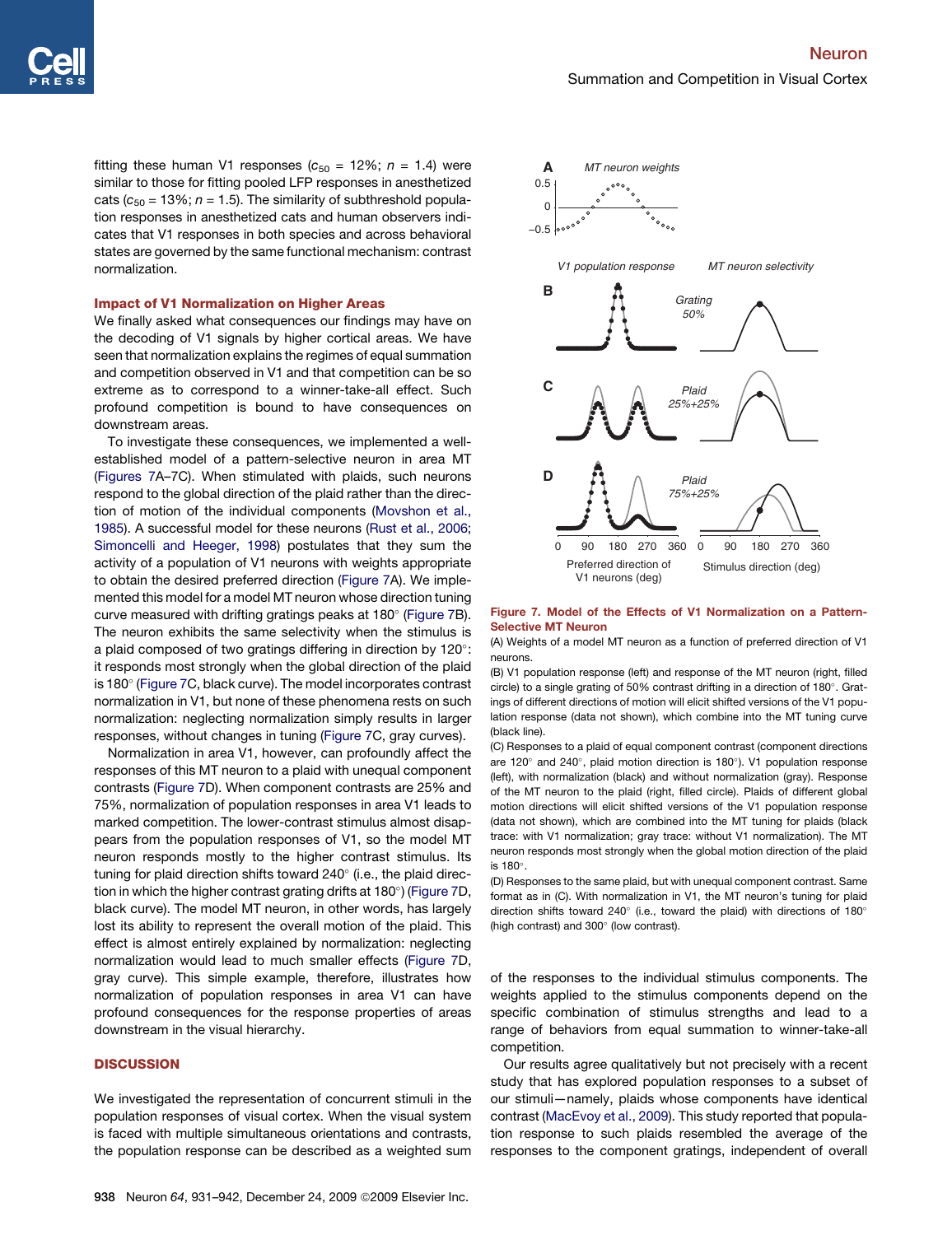contrast. This behavior corresponds to equal-weights summation with weights of 0.5. Similar to their results, we find that the weights for same-contrast plaids do not depend on overall contrast (ANOVA,  $F = 0.61$ ;  $df = 3$ ;  $p = 0.5$ ). However, we consistently found weights higher than 0.5 (average of  $0.67 \pm 0.14$  SD;  $n = 9$ ). The discrepancy may be due to differences in recorded signals (spikes versus blood related signals) and in species (cat versus tree shrew).

Our study, in fact, extends this previous finding by providing a more direct measure of neuronal responses, by probing the responses to plaids in which component contrasts differ, by showing that they obey a weighted-sum law across all contrast combinations, and by providing a unifying normalization model that accounts for the responses. The model has few free parameters, and exhibits a gradual transition between regimes of equal summation and winner-take-all competition that depends on the stimulus contrasts.

By applying and validating a normalization model to populations, moreover, we substantially extend prior studies of normalization in individual neurons. The normalization model has been shown to predict the responses of single neurons to stimuli that were tailored to the recorded neuron ([Carandini et al., 1997;](#page-10-0) [Freeman et al., 2002; Heeger, 1992\)](#page-10-0). These prior results, however, concern only a subset of the neurons in a population: those that are stimulated optimally by either component of the plaids. Such neurons inhabit two of the 12 orientation preference bins in which we have divided the population. It was not known whether their collective action could be explained by a single normalization model. Moreover, the majority of neurons—those in the remaining 10 bins—are driven optimally by neither grating. It was unknown whether the normalization model would have predicted their responses.

While performing the apparently mundane task of contrast gain control, normalization provides a single mechanism that can gradually turn from equal summation to winner-take-all competition. Work in single neurons had well established that normalization could capture the effects of cross-orientation suppression and thus predict sublinear summation of responses to the individual components. As revealed by our measurements, however, the normalization model exhibits an unintuitive behavior: a strong population response to a single stimulus can be dramatically suppressed by adding a stimulus of higher contrast, so much that the population response to the compound stimulus seems to represent only the stimulus with higher contrast.

The ability of the normalization model to capture population activity in response regimes ranging from equal summation to winner-take-all competition resonates with a recent proposal of a canonical divisive computation ([Kouh and Poggio, 2008\)](#page-10-0). Although the mathematical expressions for the two divisive computations are similar, there are also important differences. First, the normalization model acts on the representation of a stimulus in the population activity; this representation is weighted by stimulus strength, not by synaptic strength. Second, the normalization model accounts for all responses with a single set of parameters, not by postulating different circuits with different sets of parameters. Hence, the normalization model predicts that the same neural circuitry can operate across all stimulus conditions.

The neural circuitry underlying response normalization is far from clear and may involve a combination of synaptic inhibition [\(Carandini et al., 1997](#page-10-0)), modulation of input noise [\(Chance](#page-10-0) [et al., 2002; Finn et al., 2007\)](#page-10-0), and nonlinearities in the input from the LGN ([Carandini et al., 1997; Freeman et al., 2002; Priebe](#page-10-0) [and Ferster, 2006](#page-10-0)). Our results of profound suppression of LFP responses in the presence of multiple stimuli indicate that spike threshold in area V1 may not play a major role in response normalization. This result certainly agrees with measurements of cross-orientation suppression in the membrane potential of V1 simple cells [\(Priebe and Ferster, 2006\)](#page-11-0).

Similar to LFPs in anesthetized cats, normalization also affects population responses recorded from human V1. Our data are in general agreement with earlier measurements of cross-orientation suppression in the human VEP ([Candy et al., 2001; Morrone](#page-10-0) [and Burr, 1986\)](#page-10-0). We extend the results of these studies in three ways. First, by using source-localization combined with fMRI retinotopic mapping, we concentrate on responses of area V1 rather than the whole occipital cortex. Second, we relate directly these population responses in humans to measurements of LFP obtained in cats with similar stimulation methods. Third, we demonstrate that both LFP and source-imaged VEP responses can be predicted quantitatively by a normalization model with similar parameter values.

The normalization observed in the human primary visual cortex should have behavioral consequences during the perception of superimposed orientations: perceptual thresholds for the test stimulus should be elevated in the presence of a mask. Such threshold elevations have indeed been found in a number of psychophysical experiments and are well characterized ([Petrov](#page-11-0) [et al., 2005\)](#page-11-0). Also in agreement with our findings, psychophysical experiments exploiting reflexive ocular following movements suggest an intriguing combination of summation and winnertake-all mechanisms depending on the relative contrast of competing image motions [\(Sheliga et al., 2006](#page-11-0)).

With simple simulations, we show that normalization in the population responses of V1 can have profound effects on neurons in higher visual areas. Strikingly, normalization in V1 makes our model MT neuron lose its pattern-selectivity when the two components of a plaid have dissimilar contrast. This prediction may not be far from truth. First, it is consistent with a recent abstract reporting exactly such behavior in actual MT neurons [\(Kumbhani et al., 2008](#page-10-0)). Second, it is consistent with similar behaviors seen in the responses of MT neurons to multiple stimuli at different positions in their receptive field, which exhibit summation for stimuli with similar contrast and competition for stimuli with different contrast [\(Britten and Heuer, 1999;](#page-10-0) Heuer and [Britten, 2002](#page-10-0)). Third, our prediction is consistent with the tendency of human observers to perceive plaids of different component contrast as moving in the direction of the component of higher contrast ([Stone et al., 1990](#page-11-0)).

The normalization model for population responses could serve as a front-end of models of attentional selection. Attention enhances the processing of behaviorally relevant information and reduces the impact of irrelevant information; effects of attention have been likened to changes in effective stimulus contrast [\(Martinez-Trujillo and Treue, 2002; Reynolds et al., 2000\)](#page-10-0). In our experiments, which do not engage attentional modulation, the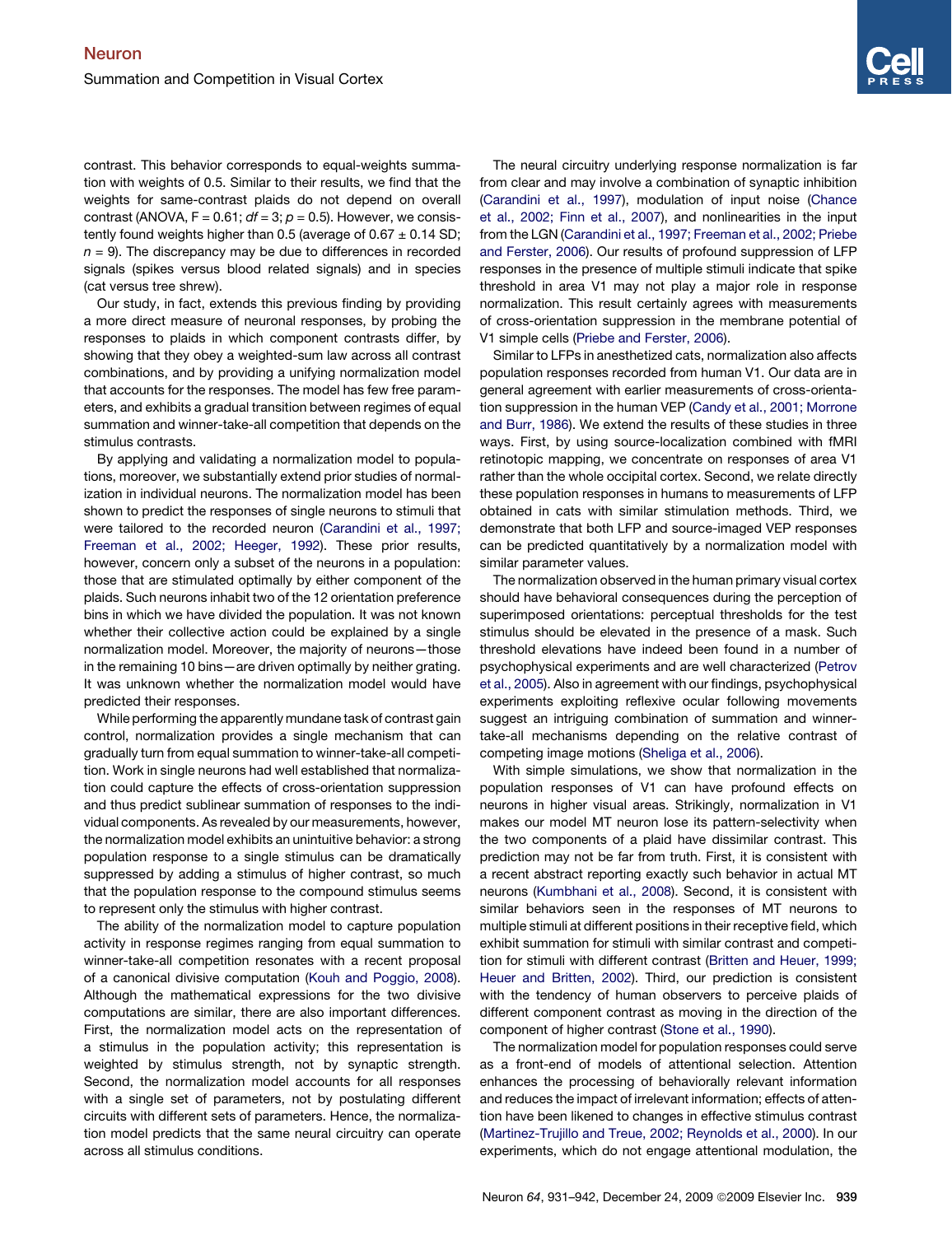sensory representation of multiple stimuli overemphasizes the more salient object. Attention could act on top of these purely sensory effects: spatial attention could further accentuate the existing asymmetry of the sensory representation [\(Ghose and](#page-10-0) [Maunsell, 2008; Moran and Desimone, 1985; Reynolds et al.,](#page-10-0) [1999; Treue and Martinez-Trujillo, 1999](#page-10-0)), and feature-based attention could additionally sharpen the population response to the attended feature ([Martinez-Trujillo and Treue, 2004\)](#page-11-0). In line with these ideas, the effects of attention on psychophysical performance have been modeled as competitive interactions between visual filters ([Lee et al., 1999](#page-10-0)). Furthermore, it has recently been proposed that attention might use existing normalization circuits to modulate neuronal responses to sensory stimuli ([Reynolds and Heeger, 2009](#page-11-0)).

Normalization, in summary, makes population responses operate not only in a regime of equal summation, where the response to summed stimuli resembles the scaled sum of the responses, but also in a regime of winner-take-all competition, where the response to summed stimuli resembles the response to the stronger stimulus alone. Effects of this kind have been observed in single neurons of regions as diverse as cortical area MT [\(Britten and Heuer, 1999; Heuer and Britten, 2002\)](#page-10-0) and inferior colliculus ([Keller and Takahashi, 2005](#page-10-0)). They may be due to normalization operating in the population responses in those regions or in earlier stages. These results suggest that normalization may be a fundamental operation, one that shapes population responses more profoundly than might have been expected from earlier studies.

### EXPERIMENTAL PROCEDURES

#### MUA and LFP Recordings

Experiments were conducted at the Smith-Kettlewell Eye Research Institute under the supervision of the Institutional Animal Care and Use Committee. Detailed methods for these experiments are published elsewhere ([Katzner](#page-10-0) [et al., 2009\)](#page-10-0). Briefly, young adult cats were anesthetized with Sodium Penthotal (0.5-2 mg/kg/hr, i.v.) and Fentanyl (typically 10 µg/kg/hr, i.v.), supplemented by inhalation of  $O_2$  mixed with N<sub>2</sub>O (typically in a ratio of 70:30). Eye-movements were prevented by a neuromuscular blocker (Pancuronium Bromide, 0.15 mg/kg/hr, i.v.). A 10  $\times$  10 electrode array (400 µm spacing, 1.5 mm electrode length) was implanted in area V1 to record multiunit activity (MUA) and local field potentials (LFP). Insertion depths were about 0.8–1 mm, resulting in recordings confined mostly to layers 2–3. A Cerebus 128-channel system (Blackrock, Utah) was used to sample the data.

## Stimuli for MUA Analysis

Stimuli were contrast-reversing sinusoidal gratings presented monocularly on a CRT monitor (refresh rate 125 Hz, mean luminance 32 cd/m<sup>2</sup>). Gratings were modulated sinusoidally in contrast with a temporal frequency of 4 Hz (9 experiments). Spatial frequency was adjusted to optimally drive the majority of sites in the electrode array. Gratings were presented in a circular window (30 $^{\circ}$  diameter) and lasted 2 s. The contrast of the gratings was 0%, 6%, 12%, 25%, and 50%. Plaids were obtained by summing two gratings. For each experiment, the angle between component orientations in the plaid was fixed. To reduce effects of adaptation, each experiment consisted of three pairs of orientations (e.g., 0°/90°, 30°/120°, 60°/150°). Data for different pairs were collapsed after adjusting for the difference between stimulus orientation and neuronal preference. In addition, we recorded responses to 100% contrast gratings of 12 different orientations to obtain orientation tuning curves for each site in the array. The stimuli were shown in random order in blocks presented at least eight times.

#### Analysis of MUA

In each channel of the multielectrode array, we set thresholds to  $\sim$  4 SD of the background noise. Threshold crossing were considered multiunit activity and were pooled together for each site. For each site, orientation preference was defined as the vector average of firing rate responses to the 12 full-contrast tuning stimuli. Only responsive sites with at least minimal tuning (circular variance <0.85) were considered in all further analyses ([Ringach et al., 2002](#page-11-0)). Using this criterion, on average  $42 \pm 13$  sites (median  $\pm$  MAD) were included. For the computation of population responses, sites were binned (15 $\textdegree$  bin width) according to their preferred orientation. Before averaging across sites, responses for each site were normalized to their average response to the tuning stimuli.

#### Stimuli for LFP Analysis

The stimuli used in the LFP experiments were identical to the stimuli used in the MUA experiments with the following exception: the two components were modulated with a temporal frequency of 3.5 and 5 Hz. Data were obtained in four experiments.

#### Analysis of LFPs

LFPs were sampled at 2 kHz with a wide front-end filter (0.3 Hz to 500 Hz). We further low-pass filtered the LFP below 90 Hz to exclude any contamination by multiunit responses. LFPs were averaged across all electrodes in the Utah array that were responsive (circular variance of multiunit responses to 12 different orientations <0.85). Amplitudes at twice the stimulus frequency were extracted from the averaged data using Fourier analysis.

#### Single Unit Recordings

The analysis in [Figure 2](#page-2-0) was performed on 75 well-isolated neurons recorded in previous experiments in nine cats. Details on stimuli and preparation are described elsewhere [\(Freeman et al., 2002](#page-10-0)).

#### EEG Recordings

Methods for VEP recordings and source localization are described elsewhere ([Appelbaum et al., 2006](#page-10-0)). Briefly, the EEG was acquired with 128-channel HydroCell Sensor Nets and a Netstation digitization system (EGI, Eugene OR) in five subjects. For each subject, the 3D locations of the sensors were recorded using a ''Fastrak'' radio-frequency 3D digitizer (Polhemus, Colchester, VT) and coregistered to their T1-weighted anatomical magnetic resonance (MR) scans, from which a three-shell boundary element model of the skull and scalp was computed.

#### Stimuli for EEG Analysis

Stimuli were presented foveally on a CRT monitor (refresh rate 72 Hz, mean luminance 32  $cd/m^2$ ). Stimuli were viewed binocularly and consisted of contrast-reversing gratings, modulated at temporal frequencies of 4.5 Hz (test) and 3.6 Hz (mask). Gratings were presented within a circular window spanning 5° of visual angle, and their spatial frequency was 1 cpd. The test gratings had 0%, 6%, 12%, 25%, or 50% contrast; the mask gratings had 0 or 25% contrast. Each combination of grating contrasts was presented at least 15 times. Each trial lasted 11.1 s. During the trial, subjects attended to a stream of simultaneously presented letters and were instructed to indicate the presence of a probe letter "T" among distracters "L.'

#### Analysis of EEG Signals

EEG signals were postprocessed using custom software to remove artifacts due to head motion and blinks. To localize the sources of the VEP activity, cortically constrained minimum norm source estimates (Hämälä[inen and](#page-10-0) [Ilmoniemi, 1994\)](#page-10-0) were computed and related to each subject's visual areas as defined by fMRI retinotopic mapping ([Engel et al., 1997](#page-10-0)). We extracted the time course of activity from area V1 and obtained the responses to test and mask grating by Fourier analysis.

### Modeling

The models used to fit MUA are given by [Equations \(1\)–\(4\)](#page-1-0) in the main text. Before fitting the models, we subtracted spontaneous activity to the gray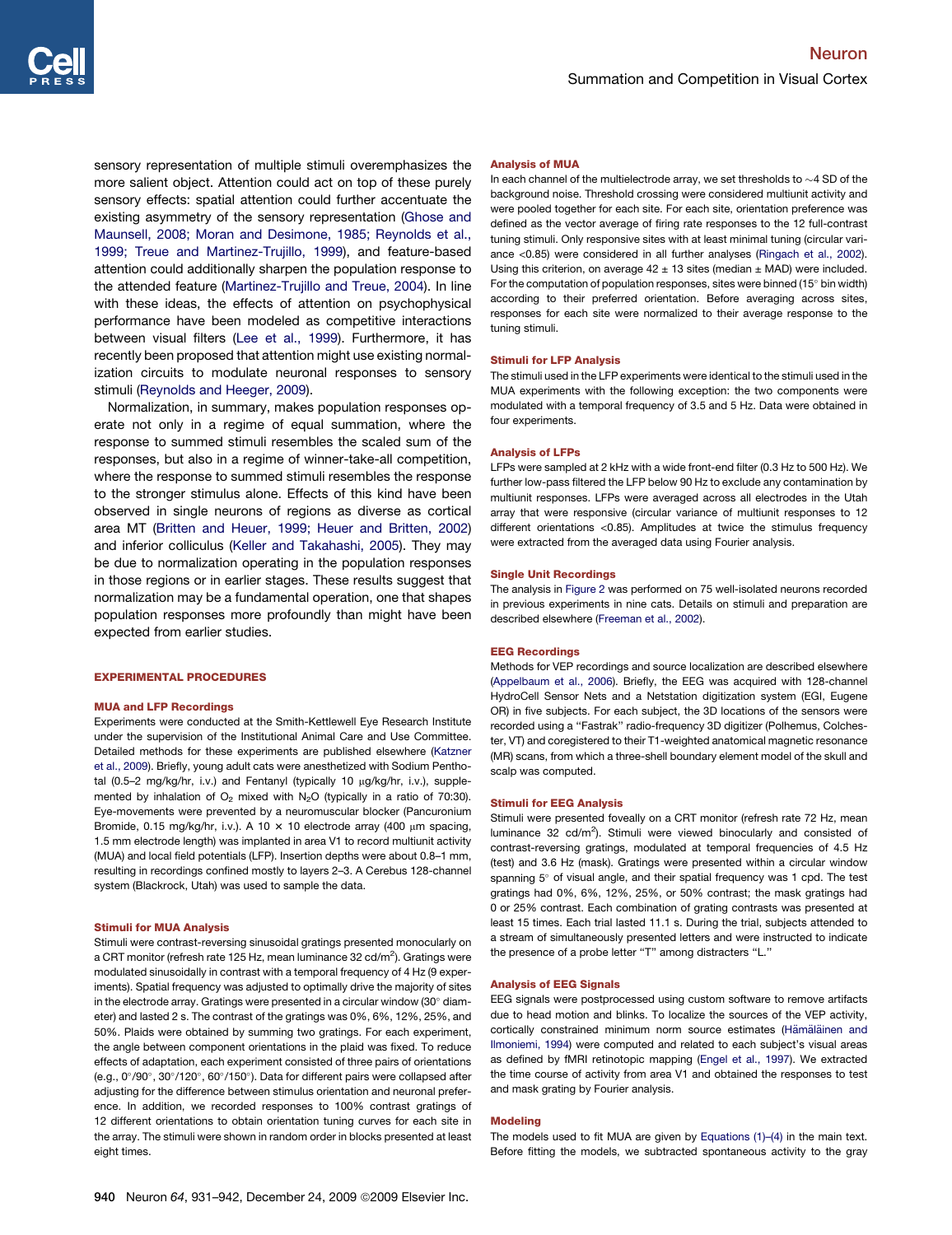<span id="page-10-0"></span>screen from all responses. The model used to fit LFP and VEP responses is given by [Equation \(5\)](#page-5-0). All models were fitted by a least-squares algorithm.

Fit quality was assessed by one of two measures. The first measure is the percentage of variance in the responses *r* explained by the model predictions *m*:

$$
v = 1 - \frac{\sum_{i=1}^{n} (r_i - m_i)^2}{\sum_{i=1}^{n} (r_i - \overline{r})^2},
$$

where the indices *i* indicate the bin of orientation preference and *r* indicates the mean of the responses. The second measure (fit quality index) is the root mean square deviation between responses and model, normalized to the mean of the observed responses:

$$
q = 1 - \frac{\sqrt{\frac{\sum_{i=1}^{n} (r_i - m_i)^2}{n}}}{\overline{r}}.
$$

#### Simulation of MT Responses

A population of direction-selective V1 neurons was modeled using the average parameters obtained from fitting our population recordings with the normalization model [\(Equation 4](#page-4-0), width, semisaturation contrast, and exponent), and assuming an equal spacing of preferred direction across neurons. The weighting profile of the MT neuron is given by a Gaussian with a sigma of 65 $^{\circ}$  (inspired by the neuron in Figure 5E of [Rust et al., 2006](#page-11-0)). V1 population responses to plaids of 120° angle were simulated using the normalization model ([Equation](#page-4-0) [4\)](#page-4-0) and multiplied by the MT weighting profile. Responses below zero were set to zero.

#### SUPPLEMENTAL DATA

Supplemental data includes an Appendix and one figure and may be found with this article online at [http://www.cell.com/neuron/supplemental/S0896-](http://www.cell.com/neuron/supplemental/S0896-6273(09)00886-1) [6273\(09\)00886-1.](http://www.cell.com/neuron/supplemental/S0896-6273(09)00886-1)

### ACKNOWLEDGMENTS

We are grateful to S. Katzner and A. Benucci for help with the experiments in cat, J. Rowland for help with the experiments in humans, and D. Fitzpatrick and S. MacEvoy for helpful discussions. This work was supported by National Institutes of Health (grants EY-17396 to M.C. and EY-18157 to A.R.W.), by a Project Grant from the UK charity Fight for Sight (to M.C.), by an Advanced Investigator Award to M.C. from the European Research Council, and by a postdoctoral fellowship of the German Academy of Sciences Leopoldina (BMBF-LPD9901/8-165 to L.B.). M.C. holds the GlaxoSmithKline/Fight for Sight Chair in Visual Neuroscience.

Accepted: October 28, 2009 Published: December 23, 2009

#### **REFERENCES**

Albrecht, D.G., and Geisler, W.S. (1991). Motion selectivity and the contrastresponse function of simple cells in the visual cortex. Vis. Neurosci. *7*, 531–546.

Albrecht, D.G., and Hamilton, D.B. (1982). Striate cortex of monkey and cat: contrast response function. J. Neurophysiol. *48*, 217–237.

Appelbaum, L.G., Wade, A.R., Vildavski, V.Y., Pettet, M.W., and Norcia, A.M. (2006). Cue-invariant networks for figure and background processing in human visual cortex. J. Neurosci. *26*, 11695–11708.

Britten, K.H., and Heuer, H.W. (1999). Spatial summation in the receptive fields of MT neurons. J. Neurosci. *19*, 5074–5084.

Burr, D.C., and Morrone, M.C. (1987). Inhibitory interactions in the human vision system revealed in pattern-evoked potentials. J. Physiol. *389*, 1–21.

Candy, T.R., Skoczenski, A.M., and Norcia, A.M. (2001). Normalization models applied to orientation masking in the human infant. J. Neurosci. *21*, 4530– 4541.

Carandini, M., Heeger, D.J., and Movshon, J.A. (1997). Linearity and normalization in simple cells of the macaque primary visual cortex. J. Neurosci. *17*, 8621–8644.

Carandini, M., Heeger, D.J., and Senn, W. (2002). A synaptic explanation of suppression in visual cortex. J. Neurosci. *22*, 10053–10065.

Carandini, M., and Sengpiel, F. (2004). Contrast invariance of functional maps in cat primary visual cortex. J. Vis. *4*, 130–143.

Chance, F.S., Abbott, L.F., and Reyes, A.D. (2002). Gain modulation from background synaptic input. Neuron *35*, 773–782.

Chen, Y., Geisler, W.S., and Seidemann, E. (2006). Optimal decoding of correlated neural population responses in the primate visual cortex. Nat. Neurosci. *9*, 1412–1420.

DeAngelis, G.C., Robson, J.G., Ohzawa, I., and Freeman, R.D. (1992). Organization of suppression in receptive fields of neurons in cat visual cortex. J. Neurophysiol. *68*, 144–163.

Engel, S.A., Glover, G.H., and Wandell, B.A. (1997). Retinotopic organization in human visual cortex and the spatial precision of functional MRI. Cereb. Cortex *7*, 181–192.

Finn, I.M., Priebe, N.J., and Ferster, D. (2007). The emergence of contrastinvariant orientation tuning in simple cells of cat visual cortex. Neuron *54*, 137–152.

Freeman, T.C.B., Durand, S., Kiper, D.C., and Carandini, M. (2002). Suppression without inhibition in visual cortex. Neuron *35*, 759–771.

Georgopoulos, A.P., Kalaska, J.F., Caminiti, R., and Massey, J.T. (1982). On the relations between the direction of two-dimensional arm movements and cell discharge in primate motor cortex. J. Neurosci. *2*, 1527–1537.

Georgopoulos, A.P., Schwartz, A.B., and Kettner, R.E. (1986). Neuronal population coding of movement direction. Science *233*, 1416–1419.

Ghose, G.M., and Maunsell, J.H.R. (2008). Spatial summation can explain the attentional modulation of neuronal responses to multiple stimuli in area V4. J. Neurosci. *28*, 5115–5126.

Hämäläinen, M.S., and Ilmoniemi, R.J. (1994). Interpreting magnetic fields of the brain: minimum norm estimates. Med. Biol. Eng. Comput. *32*, 35–42.

Heeger, D.J. (1991). Nonlinear model of neural responses in cat visual cortex. In Computational Models of Visual Processing, M.S. Landy and J.A. Movshon, eds. (Cambridge, MA: MIT Press), pp. 119–133.

Heeger, D.J. (1992). Normalization of cell responses in cat striate cortex. Vis. Neurosci. *9*, 181–197.

Heuer, H.W., and Britten, K.H. (2002). Contrast dependence of response normalization in area MT of the rhesus macaque. J. Neurophysiol. *88*, 3398– 3408.

Katzner, S., Nauhaus, I., Benucci, A., Bonin, V., Ringach, D.L., and Carandini, M. (2009). Local origin of field potentials in visual cortex. Neuron *61*, 35–41.

Keller, C.H., and Takahashi, T.T. (2005). Localization and identification of concurrent sounds in the owl's auditory space map. J. Neurosci. *25*, 10446– 10461.

Kouh, M., and Poggio, T. (2008). A canonical neural circuit for cortical nonlinear operations. Neural Comput. *20*, 1427–1451.

Kumbhani, R.D., Saber, G.T., Majaj, N.J., Tailby, C., and Movshon, J.A. (2008). Contrast affects pattern direction selectivity in macaque MT neurons. (Program No. 460.26. 2008 Neuroscience Meeting Planner. Washington, DC: Society for Neuroscience, 2008. Online.).

Lee, D.K., Itti, L., Koch, C., and Braun, J. (1999). Attention activates winnertake-all competition among visual filters. Nat. Neurosci. *2*, 375–381.

MacEvoy, S.P., Tucker, T.R., and Fitzpatrick, D. (2009). A precise form of divisive suppression supports population coding in the primary visual cortex. Nat. Neurosci. *12*, 637–645.

Martinez-Trujillo, J., and Treue, S. (2002). Attentional modulation strength in cortical area MT depends on stimulus contrast. Neuron *35*, 365–370.